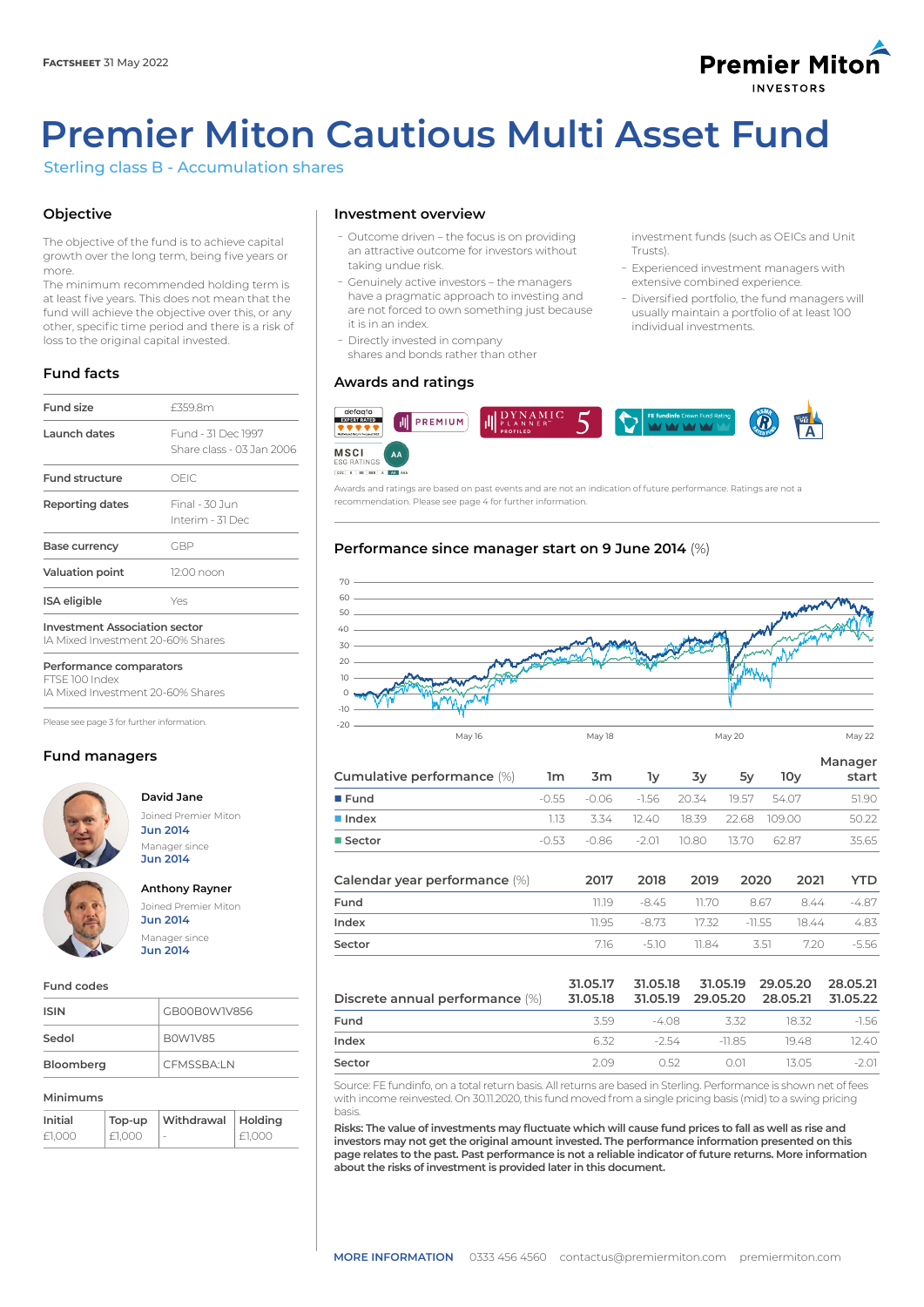## **Portfolio breakdown**

## **Asset allocation** (%)



| ■ Equities                       | 52.4 |
|----------------------------------|------|
| UK equities                      | 15.4 |
| North American equities          | 15.1 |
| Europe ex UK equities            | 8.0  |
| Emerging markets equities        | 7.9  |
| Japan equities                   | 3.3  |
| Asia Pacific ex Japan equities   | 2.8  |
| $\blacksquare$ Fixed income      | 32.3 |
| UK corporate bonds               | 8.7  |
| International corporate bonds    | 8.0  |
| International sovereign bonds    | 6.2  |
| Emerging markets sovereign bonds | 5.5  |
| UK sovereign bonds               | 3.9  |
| ■ Commodities                    | 8.8  |
| Gold                             | 6.9  |
| Other                            | 1.9  |
| Property shares                  | 2.4  |
| UK property shares               | 2.4  |
| $\blacksquare$ Cash              | 4.0  |

## **Top 10 holdings** (%)



■ Top 10 holdings **23.2% n** Rest of portfolio 76.8%

| Invesco Physical Gold ETC USD ETF | 69  |
|-----------------------------------|-----|
| UK Treasury 0.50% 22/07/2022      | 39  |
| US Treasury 4.5% 15/05/2038       | 21  |
| US Treasury 2.375% 15/05/2051     | 1.9 |
| WisdomTree Agriculture ETF        | 1.9 |
| US Treasury 1.375% 15/08/2050     | 1.9 |
| Shell                             | 12  |
| TotalEnergies                     | 1.2 |
| British American Tobacco          |     |
| RP                                |     |
|                                   |     |

## **Charges**

| Ongoing charges figure (OCF)<br>as at 30.06.2021   | O 81% |
|----------------------------------------------------|-------|
| The OCF is based on the last year's expenses       |       |
| and may vary from year to year. It excludes        |       |
| the costs of buying or selling assets for          |       |
| the fund (unless these assets are shares of        |       |
| another fund). The OCF includes the annual         |       |
| management charge. Transaction charges             |       |
| will also apply. Please refer to the total costs & |       |
| charges document for more information.             |       |
| Initial charge                                     |       |

The fund's charges will be taken from income generated by the fund in the form of interest or dividends. If there is not enough income to cover the charges, the rest of the charges will be taken from the fund's capital which could result in capital erosion or constrain capital growth.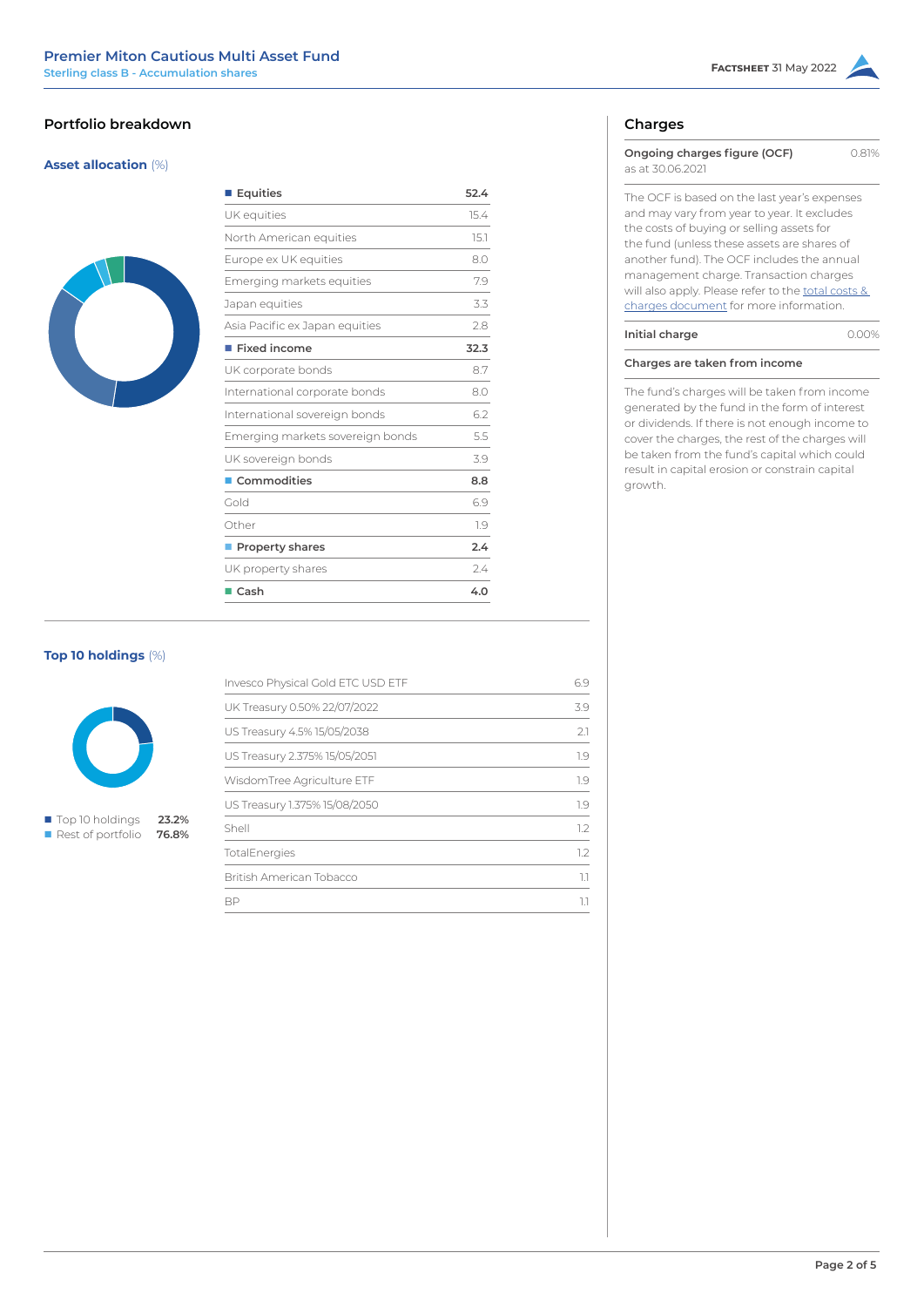| The fund is classified in the IA Mixed<br>Performance<br>Investment 20-60% Shares sector, which we<br>comparators<br>believe is a meaningful comparator to help<br>investors assess the performance of the fund. | As the fund invests in a range of asset classes<br>there is no single index that is reflective of the<br>fund. The FTSE 100 index has been selected<br>as a performance comparator as we consider<br>it assists in evaluating the fund's performance | and volatility from diverse assets against the<br>performance and volatility of a single well-<br>known asset class that UK investors are able<br>to relate to (large UK companies) that the<br>fund may have exposure to. |
|------------------------------------------------------------------------------------------------------------------------------------------------------------------------------------------------------------------|------------------------------------------------------------------------------------------------------------------------------------------------------------------------------------------------------------------------------------------------------|----------------------------------------------------------------------------------------------------------------------------------------------------------------------------------------------------------------------------|
|                                                                                                                                                                                                                  |                                                                                                                                                                                                                                                      |                                                                                                                                                                                                                            |

**General risks**

Reference to any stock or fund is not a recommendation for investment purposes. All types of investment carry a degree of risk. It is possible you could lose some, or all, of the money you invest. The level of risk varies depending on the type of investment. Typically, you are less likely to lose money over the long term from an investment that is considered low risk, although potential returns may also be lower. Investments considered higher risk typically offer greater opportunities for better long-term returns,

Some of the main specific risks of investing in

though the risk of losing money is also likely to be higher

When you invest, it is important that you understand the risk to your money and are comfortable with that level of risk. If you are unsure, we would recommend that you consult a financial adviser.

The value of your investment might not keep up with any rise in the cost of living.

You could lose money if financial markets fall.

There is no guarantee that the investment objective of the fund will be achieved. The levels of taxation that apply to income or capital gains from the fund, including any tax relief that may be available, will depend on

your personal tax situation. Funds with similar objectives may not perform in the same way as they are likely to have different holdings.

Fund performance will be affected by investment decisions made by the fund manager.

#### **Other risks**

#### this fund are summarised here. Further detail is available in the prospectus for the fund.

**Alternative investments** These typically behave differently to traditional investments such as bonds and equities. They can include a range of assets such as specialist lending, private equity,

hedge funds and gold. Adding alternative investments to a portfolio can help to make it more diverse but can also make it more volatile.

### **Collective investment schemes (funds)**

Where other funds are held in a portfolio or where there is indirect exposure to other funds, these could include higher-risk investments like hedge funds, property funds or commodity funds (e.g. investing in gold, oil), which would increase the overall risk in the fund.

## **Commodities (including gold)**

Commodity prices can fall and rise sharply depending on supply and demand, the economic background and financial market conditions. Exposure will never be direct to any commodity.

#### **Counterparty credit**

Some securities or financial instruments rely on payments or guarantees from a counterparty. This is a role usually undertaken by a bank or similar entity.

## **Currency**

Where investments in a fund are denominated in currencies other than sterling (for example, if a fund holds assets priced in euros), its value will be affected by changes in the relevant exchange rate. Certain other investments, such as the shares in companies with profits from other countries, will also be effected.

#### **Emerging markets**

Investments made in bonds, equities or other assets in less-developed countries generally carry higher risk than in developed countries. **Equities**

Equities (shares) can experience high levels of price fluctuation.

#### **Fixed interest securities**

Government and corporate bonds generally offer a fixed level of interest to investors, so their value can be affected by changes in interest rates. When central bank interest rates fall, investors may be prepared to pay more for bonds and bond prices tend to rise. If interest rates rise, bonds may be less valuable to investors and their prices can fall.

#### **Inflation**

Higher inflation can lead to some investments falling in value, particularly those with a fixed level of interest, for example government bonds and corporate bonds.

#### **Infrastructure**

Investments are often in large-scale projects whose profitability can be affected by supply problems or rising prices for raw materials or natural resources. Changes in the wider economy and government regulation can also have a significant influence

#### **Interest rate**

Changes in central bank interest rates can affect all types of assets, in particular, securities such as government bonds and corporate bonds that generally offer a fixed level of interest. If interest rates go up, the value of a bond may fall, and vice versa.

### **Issuer credit**

There are times when the issuer of a security (for example, a company that has issued a bond) is unable to make income payments or repay its debt. When this happens it can result in losses for the fund.

#### **Legal and tax**

The income or capital gains from investments can sometimes be affected by changes in legal and tax regulations or how these rules are applied.

#### **Liquidity**

In some instances, for example, when market conditions generally are difficult, holdings in a fund may be difficult to sell and buy at the desired price. The fund value could fall as a result.

#### **Non-investment grade bonds**

Bonds with a higher risk that the bond issuer might not meet its income or repayment obligations, as assessed by independent bond rating companies.

#### **Operational**

Processes, systems and controls around your investment might fail. The more complex or unusual the investments that the fund holds, the more likely this is to happen. For example, developing markets may have less reliable systems or lower standards of governance than more developed markets.

#### **Property and Real Estate Investment Trusts**

Property values can rise and fall sharply depending on the strength of a country's economy.

#### **Securities with loss-absorbing features**

These instruments may be subject to regulatory intervention and / or specific trigger events relative to regulatory capital levels falling to a pre-specified point. This may result in their conversion to company shares, or a partial or total loss of value.

### **Structure**

The providers of the Collective Investment Schemes in which the fund invests may experience operational or credit issues which could impact the value or liquidity of their funds.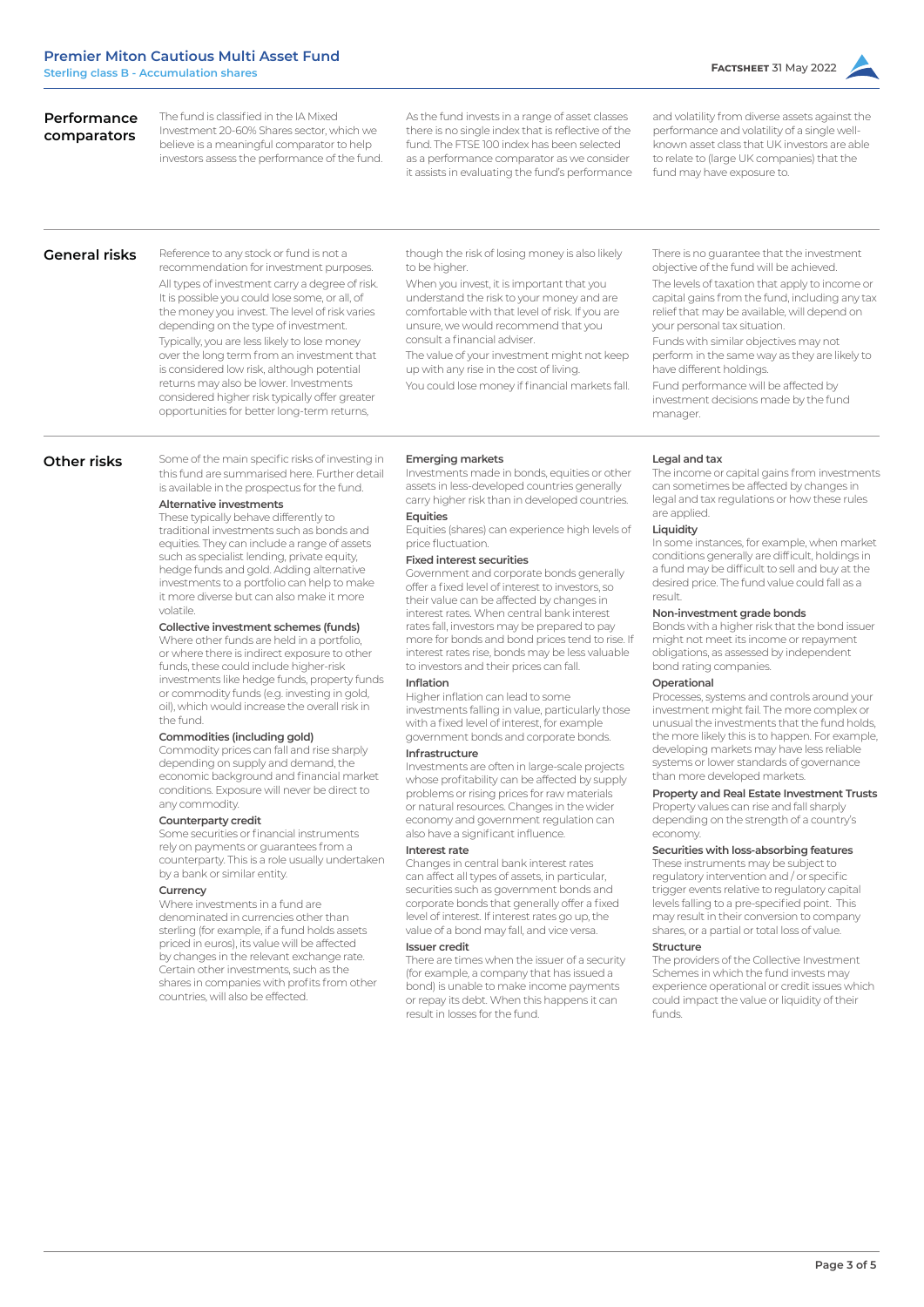## **Ratings, awards and other information**

The methodology and calculations used by the companies or organisations that provide the fund or fund manager awards and ratings are not verified by us and we therefore are unable to accept responsibility for their accuracy. Ratings and awards should not be relied upon for making an investment decision, nor are they an indication, promise or guarantee of future performance of a fund or fund manager.

Source: FTSE International Limited ("FTSE") © FTSE 2022. "FTSE®" is a trade mark of the London Stock Exchange Group companies and is used by FTSE under licence. All rights in the FTSE indices and / or FTSE ratings vest in FTSE and/or its licensors. Neither FTSE nor its licensors accept any liability for any errors or omissions in the FTSE indices and / or FTSE ratings or underlying data. No further distribution of FTSE Data is permitted without FTSE's express written consent.

A swing pricing is where the price can swing to either a bid or an offer basis depending on the investment and redemption activity in the fund. This means the investor selling or buying fund shares bears the associated [dis] investment costs and protects the continuing holders in the fund. Performance could be shown on a combination of bid, mid or offer prices, depending on the period of reporting. Distribution Technology provide the Dynamic Planner® risk-profiling services in connection with these funds. Distribution Technology is not authorised to provide financial advice. We do not have any influence over the risk profiles or the methodology used to create them, and we are unable to provide assurances as to their accuracy or that they will not change, or that Distribution Technology will continue to provide these risk profiles in the future.

FE fundinfo Crown Fund Ratings do not constitute investment advice offered by FE fundinfo and should not be used as the sole basis for making any investment decision. All rights reserved.

MSCI ESG Research LLC's ("MSCI ESG") Fund Metrics and Ratings (the "Information") provide environmental, social and governance data with respect to underlying securities within more than 31,000 multi-asset class Mutual Funds and ETFs globally. MSCI ESG is a Registered Investment Adviser under the Investment Act of 1940. MSCI ESG materials have not been submitted to, nor received approval from, the US SEC or any other regulatory body. None of the Information constitutes an offer to buy or sell, or a promotion or recommendation of, any security, financial instrument or product or trading strategy nor should it be taken as an indication or guarantee of any future performance, analysis, forecast or prediction. None of the Information can be used to determine which securities to buy or sell or when to buy or sell then. The Information is provided "as is" and the user of the Information assumes the entire risk of any use it may make or permit to be made of the Information.